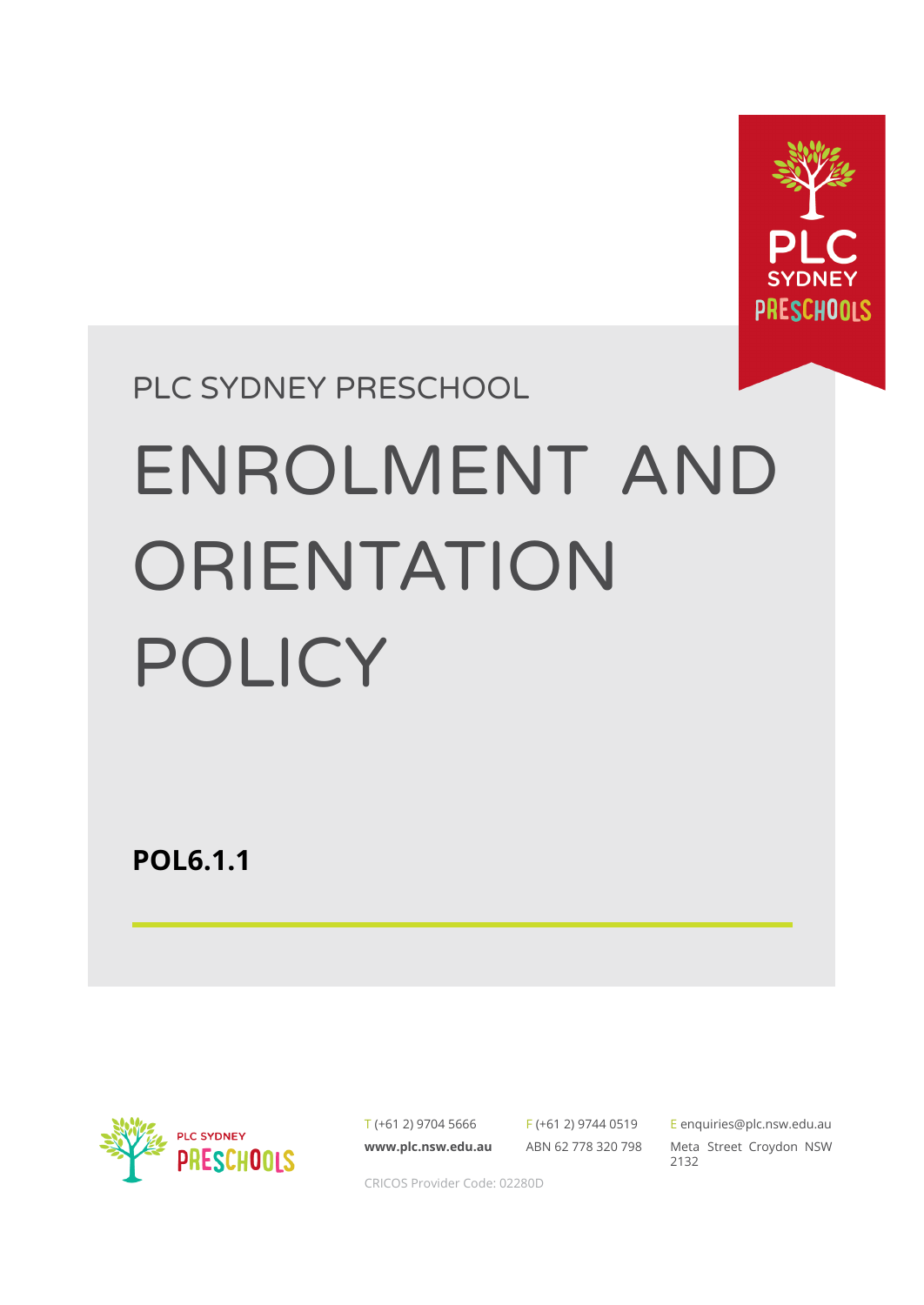| <b>Name of Policy</b> | PLC SYDNEY PRESCHOOL ENROLMENT AND ORIENTATION POLICY               |
|-----------------------|---------------------------------------------------------------------|
| <b>Policy Number</b>  | POL6.1.1.                                                           |
| <b>Policy Status</b>  | APPROVED                                                            |
| <b>Date Effective</b> | January 2020                                                        |
| <b>Last Edited</b>    | 1 March 2020                                                        |
| Date of Next Review   | 1 August 2023                                                       |
| <b>Review Period</b>  | Every three years or as required as a result of legislative changes |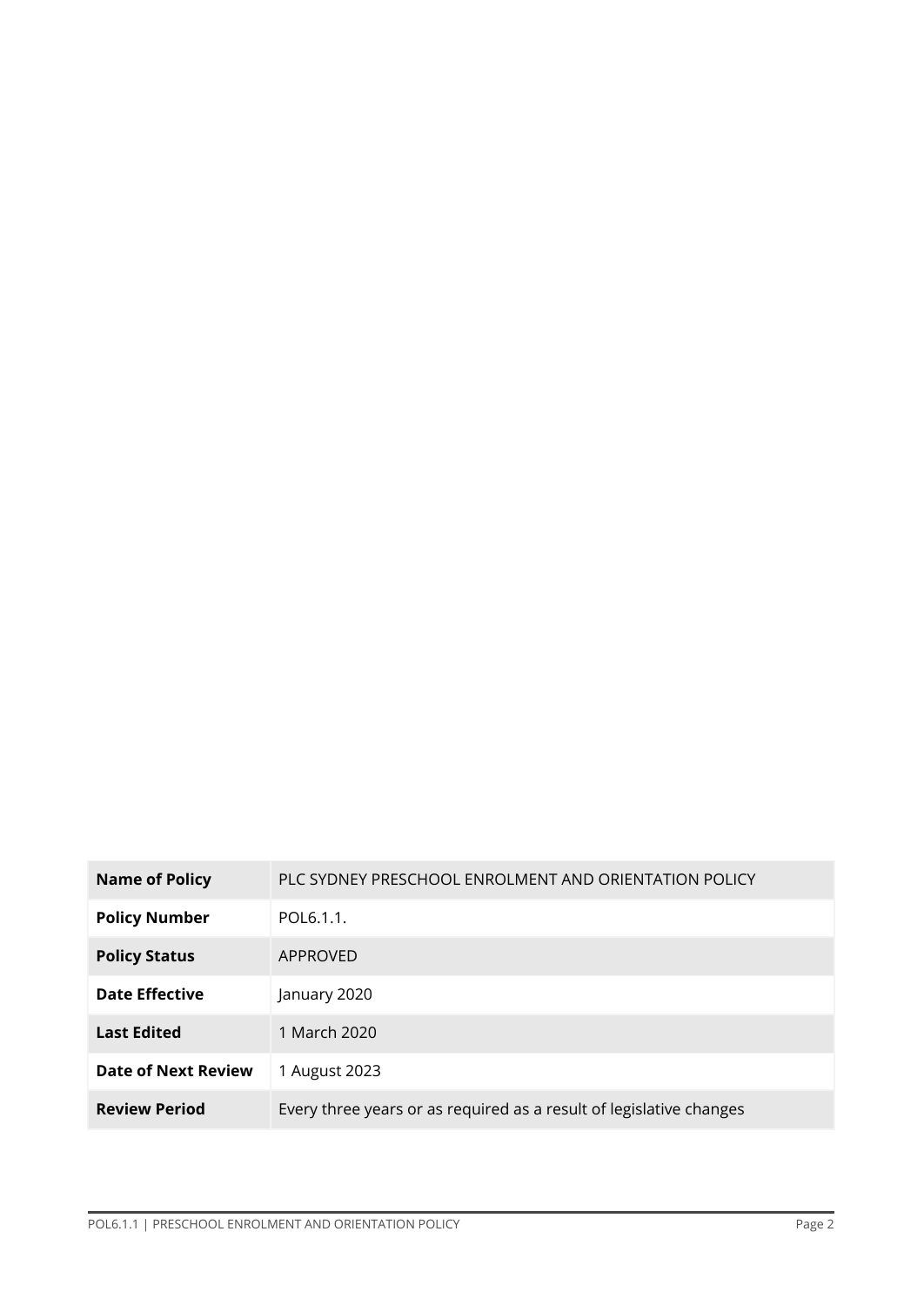# **TABLE OF CONTENTS**

| <b>1 RELATED LEGISLATION AND REFERENCES</b> | 4              |
|---------------------------------------------|----------------|
| <b>2 INTRODUCTION</b>                       | 4              |
| <b>3 OUTCOMES</b>                           | 4              |
| <b>4 POLICY ASSESSMENT</b>                  | 5              |
| <b>5 THE POLICY</b>                         | 5              |
| <b>6 ENROLMENT ELIGIBILITY AND ACCESS</b>   | 5              |
| <b>6.1 PRIORITY OF ACCESS</b>               | 5              |
| <b>7 ENROLMENT PROCEDURES</b>               | 6              |
| <b>7.1 ENQUIRIES</b>                        | 6              |
| <b>7.1.1 ENROLMENT WAITING LIST</b>         | 6              |
| <b>7.2 ENROLMENT INTERVIEW</b>              | $\overline{7}$ |
| 7.2.1 AIR IMMUNISATION REQUIREMENTS         | 7              |
| <b>7.3 ENROLMENT OFFER</b>                  | 7              |
| <b>8 ORIENTATION</b>                        | 8              |
| <b>9 CONFIDENTIALITY</b>                    | 8              |
| <b>10 RECORD KEEPING</b>                    | 9              |
| <b>11 COMMUNICATING THE POLICY</b>          | 9              |
| <b>12 TRAINING AND DEVELOPMENT</b>          | 9              |
| <b>12 ACKNOWLEDGEMENT</b>                   | 10             |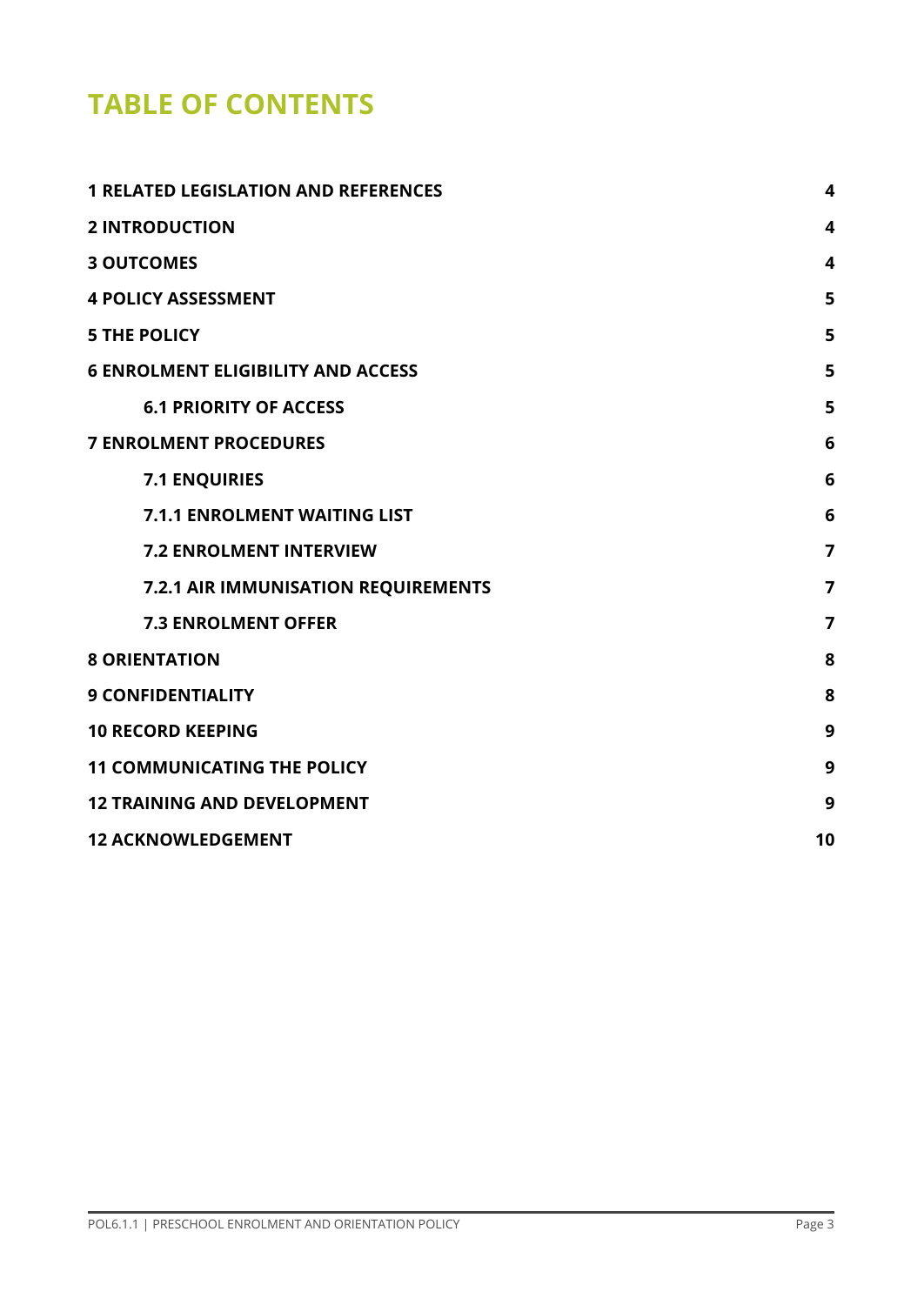# <span id="page-3-0"></span>**1 RELATED LEGISLATION AND REFERENCES**

This information refers to Quality Area 6 of the National Quality Standards: Collaborative Partnerships with Families.

- *● Education and Care Services National Law Act 2010*
- *Education and Care Services National Regulations 2011*: Regulations 168(2)(k), 160, 161, 162, 177, 183 Privacy Act 1988 (Cth)
- *● Health records and Information Privacy Act 2002 (NSW)*
- Family Assistance Law [www.dss.gov.au](http://www.dss.gov.au/)
- NSW Gover[n](http://www.health.nsw.gov.au/immunisation/Pages/childcare_qa.aspx)ment- Immunisation [http://www.health.nsw.gov.au/immunisation/Pages/childcare\\_qa.aspx](http://www.health.nsw.gov.au/immunisation/Pages/childcare_qa.aspx)
- **Start Strong Preschool Funding** [https://education.nsw.gov.au/early-childhood-education/operating-an-early-childhood](https://education.nsw.gov.au/early-childhood-education/operating-an-early-childhood-education-service/grants-and-funded-programs/start-strong)[education-service/grants-and-funded-programs/start-strong](https://education.nsw.gov.au/early-childhood-education/operating-an-early-childhood-education-service/grants-and-funded-programs/start-strong)

# <span id="page-3-1"></span>**2 INTRODUCTION**

PLC Sydney Preschools are not for profit community-based, catering for children aged three, four and five years, and licenced under the Government's Start Strong Funding.

The philosophical framework for the PLC Sydney Preschool is based on the principles of excellent early childhood practices and inspired by the Reggio Emilia education philosophy which models a strong partnership between the children, teachers and families through a professional registration, enrolment and orientation process, including meeting legislative requirements.

## <span id="page-3-2"></span>**3 OUTCOMES**

This policy will provide guidance to all staff involved in the Preschool enrolment process to ensure their practice leads to compliance with all relevant policies and legislation.

To ensure:

- Children are provided with support and comfort to settle into the Preschool and establish new friendships and relationships.
- A thoughtful process is planned in consultation with families, to assist in separation from their child at the Preschool.
- Educators are provided with clearly explained enrolment processes; time to familiarise themselves with families prior to a child starting; strategies to support families in introducing children to the Preschool, time to develop close professional relationships with families; support from referral agencies;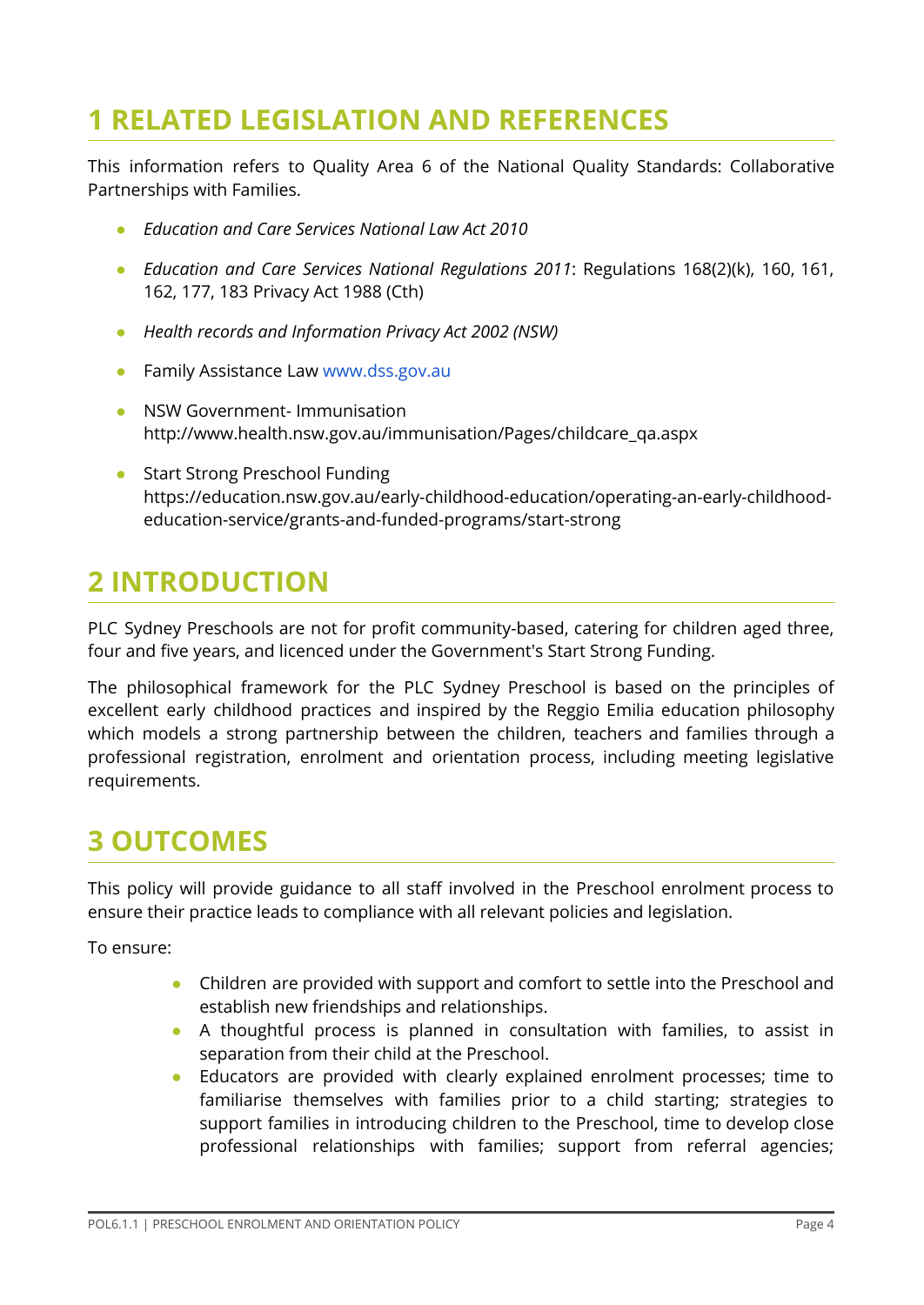information regarding any assessments or reports pertaining to the needs of a child; information about custodial issues.

Due consideration is given to culture and language in undertaking enrolment processes. Families to be made aware of the PLC Sydney Preschools educational philosophy and ethos that underpins the values, learning virtues and practices.

## <span id="page-4-0"></span>**4 POLICY ASSESSMENT**

This policy and its procedures will be assessed at regular review to determine its effectiveness. This will be determined in part by solicited feedback from randomly selected parents on a periodic basis and from any unsolicited feedback from parents.

## <span id="page-4-1"></span>**5 THE POLICY**

This policy gives guidance to those within the PLC Preschool community and to those who would join it concerning enrolment criteria and procedures. The Principal may vary this policy on a case by case basis.

## <span id="page-4-2"></span>**6 ENROLMENT ELIGIBILITY AND ACCESS**

When determining the offer of a place at the PLC Sydney Preschool, children will be accepted according to the Australian Government Priority of Access and PLC Sydney Preschool priority thereafter. All families have a choice of enrolling in a five, three or two day program. The days are based on set attendance days to support the best outcomes for children, including consistency and a sense of belonging.

## <span id="page-4-3"></span>**6.1 PRIORITY OF ACCESS**

Equal Priority of Access is given to:

- Children who are at least 4 years old on or before 31 July in that preschool year and not enrolled or registered at a school.
- Children who are at least 3 years old on or before 31 July in that preschool year and/or are from low income and Aboriginal families.
- Children with English Language needs.
- Children with disability and additional needs.
- Children who are at risk of significant harm (from a child protection perspective).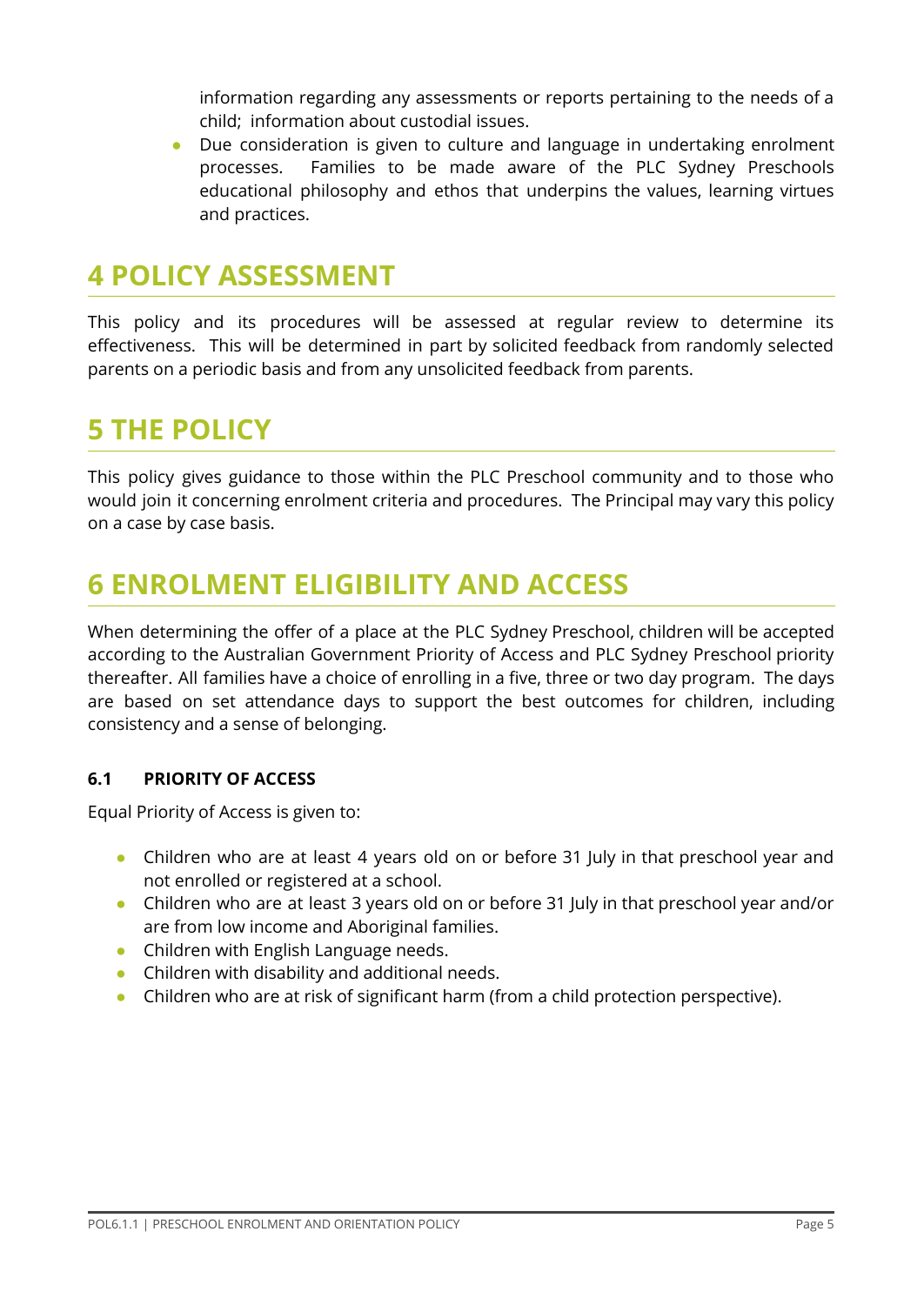Having satisfied the requirements of Commonwealth Priority of Access Guidelines, determination of an offer of a place at the Preschool, will be allocated utilising the following criteria:

- Registered siblings and children of current staff.
- Children or grandchildren of ex-students according to their initial date of registration.
- The remaining places are offered by date of registration (the earliest applications first).

## <span id="page-5-0"></span>**7 ENROLMENT PROCEDURES**

- Parents enquire about enrolment and place child on waitlist via online form.
- Parents tour the preschool and indicate whether they would like a place at the preschool.
- Administrator sends parent on-line enrolment documents which includes a letter of offer outlining what days the child will attend.
- Parents return the Enrolment documents along with a \$750 enrolment fee to secure their place.
- Application is processed and acknowledged.
- Parents accept or decline the offer. If accepted, parents sign the Enrolment Agreement and pay a non-refundable Enrolment Fee of \$750.
- If necessary, the second-round, pre-enrolment interviews and/or small group tours for eligible families will be undertaken and an offer will be made accordingly.

## <span id="page-5-1"></span>**7.1 ENQUIRIES**

The Director of Enrolments will refer enquiries to the website www.preschools.plc.nsw.edu.au about enrolment in the PLC Sydney Preschools. The details of the procedure include:

- (a) Conditions of Enrolment form
- (b) the most recent Fee Schedule
- (c) an Application Form for inclusion on the waitlist
- (d) an Application Fee Payment Form

## <span id="page-5-2"></span>**7.1.1 ENROLMENT WAITING LIST**

The Application Form must be completed by each family before placement on the waitlist. Placement on the waitlist does not guarantee an offer of enrolment. Where families are not fluent in English, the enrolment meeting will wherever possible be conducted in the family's primary language. At enrolment, parents are encouraged to provide any further information about their child that will support continuity of care between home and Preschool.

In order to be placed on the Enrolment waitlist, PLC Sydney must first receive the following:

(a) return or complete online, the Application Form for inclusion on the waitlist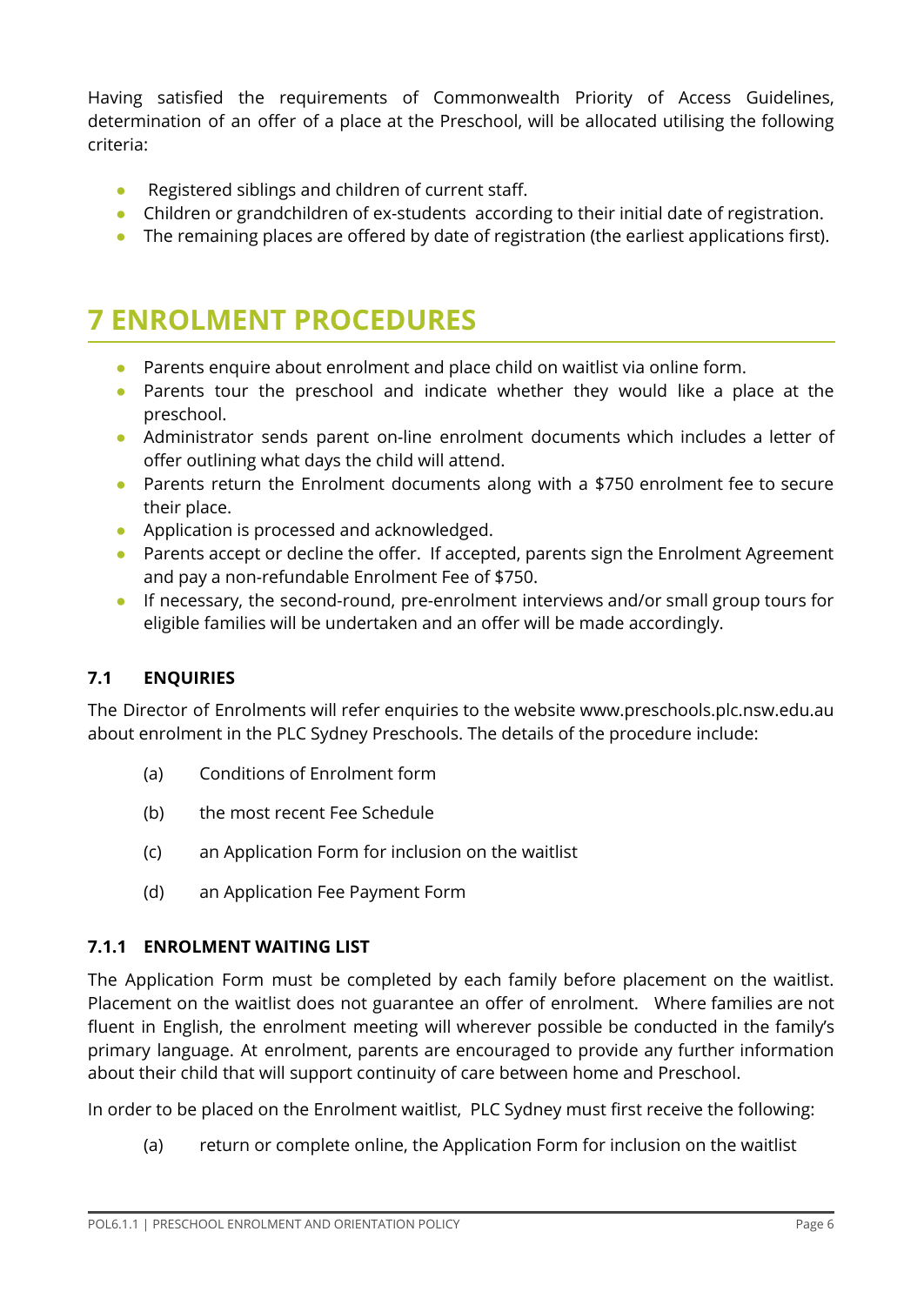- (b) pay a non-refundable Application Fee
- (c) provide a copy of the student's birth certificate

Failure to provide all required information may result in PLC Sydney declining to enter the student's name on the waitlist or delaying such entry.

## <span id="page-6-0"></span>**7.2 ENROLMENT INTERVIEW**

Students are invited with their parents to attend an interview/tour with the Managers of the PLC Sydney Preschools within 6 months of their expected start date. Prior to interview parents will be asked to complete the PLC Sydney Preschool Confirmation of Applicants Details form. As part of the enrolment process, parents will be asked to provide:

(a) one passport-size photo

(b) where applicable, any information relevant to the student's education including updated medical, psychological or any other specialist reports

- (c) where applicable, a copy of any Family Court Orders
- (d) an up to date AIR immunisation history statement

## <span id="page-6-1"></span>**7.2.1 AIR IMMUNISATION REQUIREMENTS**

The *NSW Public Health Act 2010* requires parents/guardians to provide all early education and care services with an up to date Australian Immunisation Register (AIR) Immunisation History Statement (for a child who is up to date or cannot be immunised for medical reasons) or an AIR Immunisation History Form (for a child on a catch-up schedule). This must be provided before the child can be enrolled at any PLC Sydney Preschool.

The following are the only forms that can be accepted before the child can be formally enrolled.

- An AIR [Immunisation](http://www.health.nsw.gov.au/immunisation/Pages/childcare_qa.aspx) History Statement (that shows a child is up to date with their scheduled vaccinations or cannot be immunised for medical reasons) OR
- an AIR [Immunisation](https://www.humanservices.gov.au/health-professionals/forms/im013) History Form on which the immunisation provider has certified that the child is on a recognised catch-up schedule (temporary for 6 months only) [https://www.humanservices.gov.au/individuals/services/medicare/australian-immunisa](https://www.humanservices.gov.au/individuals/services/medicare/australian-immunisation-register) [tion-register](https://www.humanservices.gov.au/individuals/services/medicare/australian-immunisation-register)

No other form of documentation is acceptable i.e. the Interim Vaccination Objection Form or Blue Book. The documents will be stored by the Director of the PLC Sydney Preschool, in a secure location for three years unless a child transfers to another child care centre.

## **7.2.2 CHILDREN VACCINATED OVERSEAS**

If your child was immunised overseas, their immunisation record must be checked by a GP who will transfer the information to the AIR Document. Parents will then need to request an updated AIR Immunisation History Statement to provide to PLC Sydney Preschool prior to enrolment.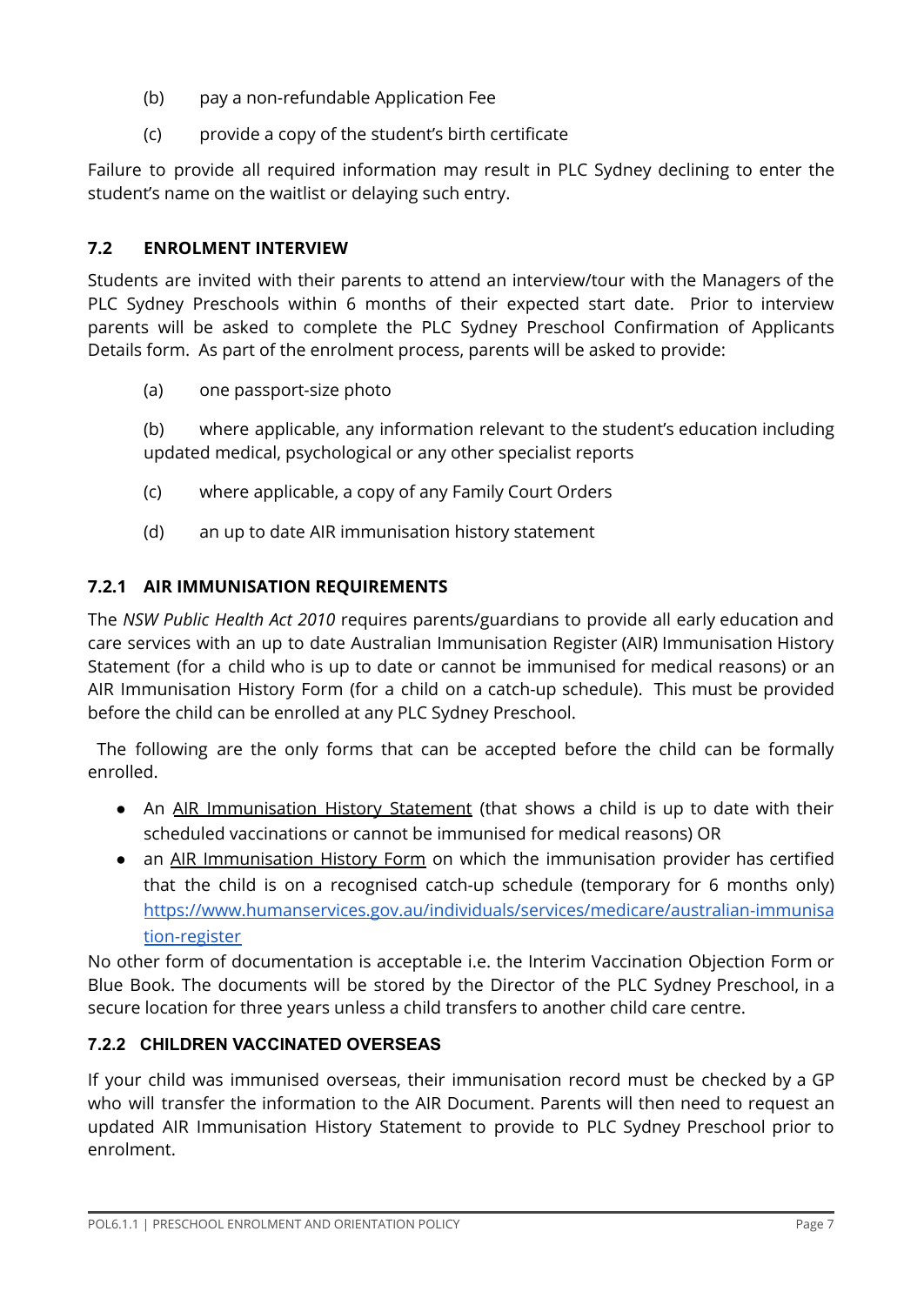#### <span id="page-7-0"></span>**7.3 ENROLMENT OFFER**

At the satisfactory conclusion of the interview process, an offer may be made to the parents to enrol the student via a Letter of Offer. Parents will also receive a copy of the Enrolment Agreement. To accept the offer, the parents must, within 14 days of receiving it, deliver to PLC Sydney

(a) The Enrolment Agreement which includes acceptance by the parents of the then current Conditions of Enrolment.

- (b) The Preschool Medical Information and Consent
- (c) The NSW Government Consent to Use and Disclose Child's Personal Information
- (b) The non-refundable Enrolment Fee of \$750.

Failure to reply within the required time may result in the position being re-offered where other students are waiting for entry to the PLC Sydney Preschool.

The enrolment fee is in addition to tuition fees and other fees.

## <span id="page-7-1"></span>**8 ORIENTATION**

The orientation and settling in period will consider and respect the needs of both families and children. Parents/ guardians will be encouraged to remain with their child when delivering or collecting them for as long a period as the parent/ guardian and/or educators feel may be necessary to ensure the child's wellbeing.

PLC Preschool will always consider the feelings and time constraints that families may have in regard to participating in orientation processes and aim to make the experience a positive and welcoming introduction to the service.

Our service will provide options for orientation to the education and care services for families which includes:

- Inviting new families to visit the service with their child at times that suit them, to familiarise families with the service prior to the child's attendance.
- Providing all new families with a conducted tour of the premises which will include introductions to other educators, children and families, and that highlights specific policies and procedures that families need to know about our service.
- Ensuring each family has a copy of the Family Handbook and an opportunity to have any questions answered.
- Supporting family members the opportunity to stay with their child during the settling in process.
- Ensuring all new families are encouraged to share information about their child and any concerns, doubts or anxieties they may have in regards to enrolling their child at the service.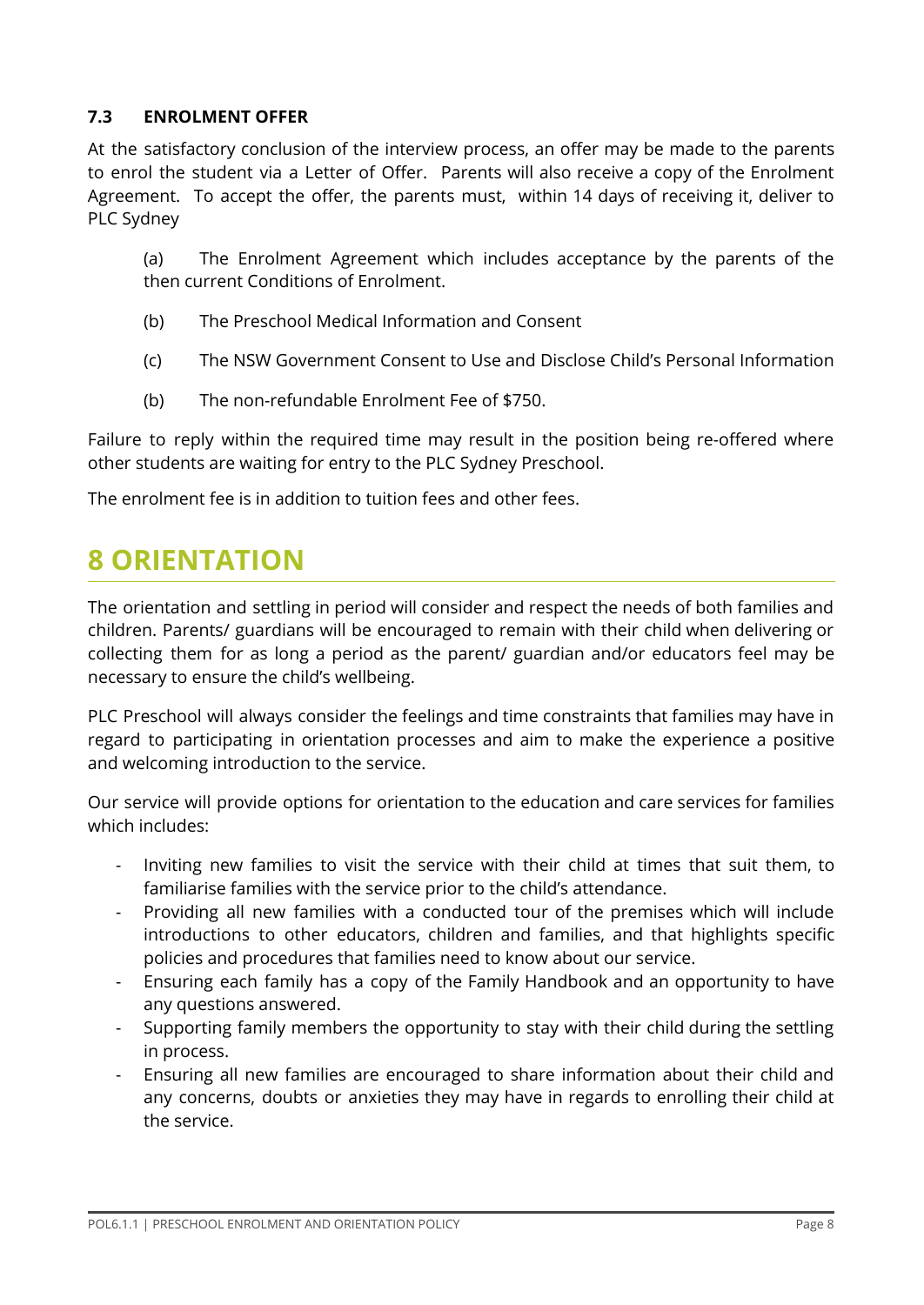# <span id="page-8-0"></span>**9 CONFIDENTIALITY**

PLC Sydney will abide by the provisions of the *Privacy Act 1988.* Confidentiality and privacy require that all staff must ensure that information regarding students and their parents and/or legal guardians is restricted to those who genuinely need to know. Furthermore, those people should only be told as much as they need to know and no more.

## <span id="page-8-1"></span>**10 RECORD KEEPING**

Information concerning all applications will be kept on file. Unsuccessful application information will be kept for five years. Successful application information will be kept for the duration of the student's enrolment at PLC Sydney (daughter) plus seven years after leaving.

## <span id="page-8-2"></span>**11 COMMUNICATING THE POLICY**

This Policy will be available on the PLC Sydney Preschool website.

# <span id="page-8-3"></span>**12 TRAINING AND DEVELOPMENT**

Relevant staff will undergo professional development to ensure they have read and understood this policy.

Relevant staff are encouraged to review and supply feedback regarding this policy so that amendments can be implemented as necessary. Staff are encouraged to attend training courses and in-service opportunities that enhance their contributions to the enrolment experience.

#### **ACCEPTING THE AGREEMENT**

Enrolment is a contract whereby PLC Sydney guarantees a place for the applicant to his or her parents/guardians. Families will normally be given a fortnight to sign and return the Agreement which must also be accompanied by the non-refundable Enrolment Fee.

Where families cannot, or do not, respond by the nominated date, then the offer lapses. The child will remain on the Register, but the original application date will no longer apply.

Occasional vacancies may occur from time to time in any given year. The same enrolment procedures as outlined previously will apply.